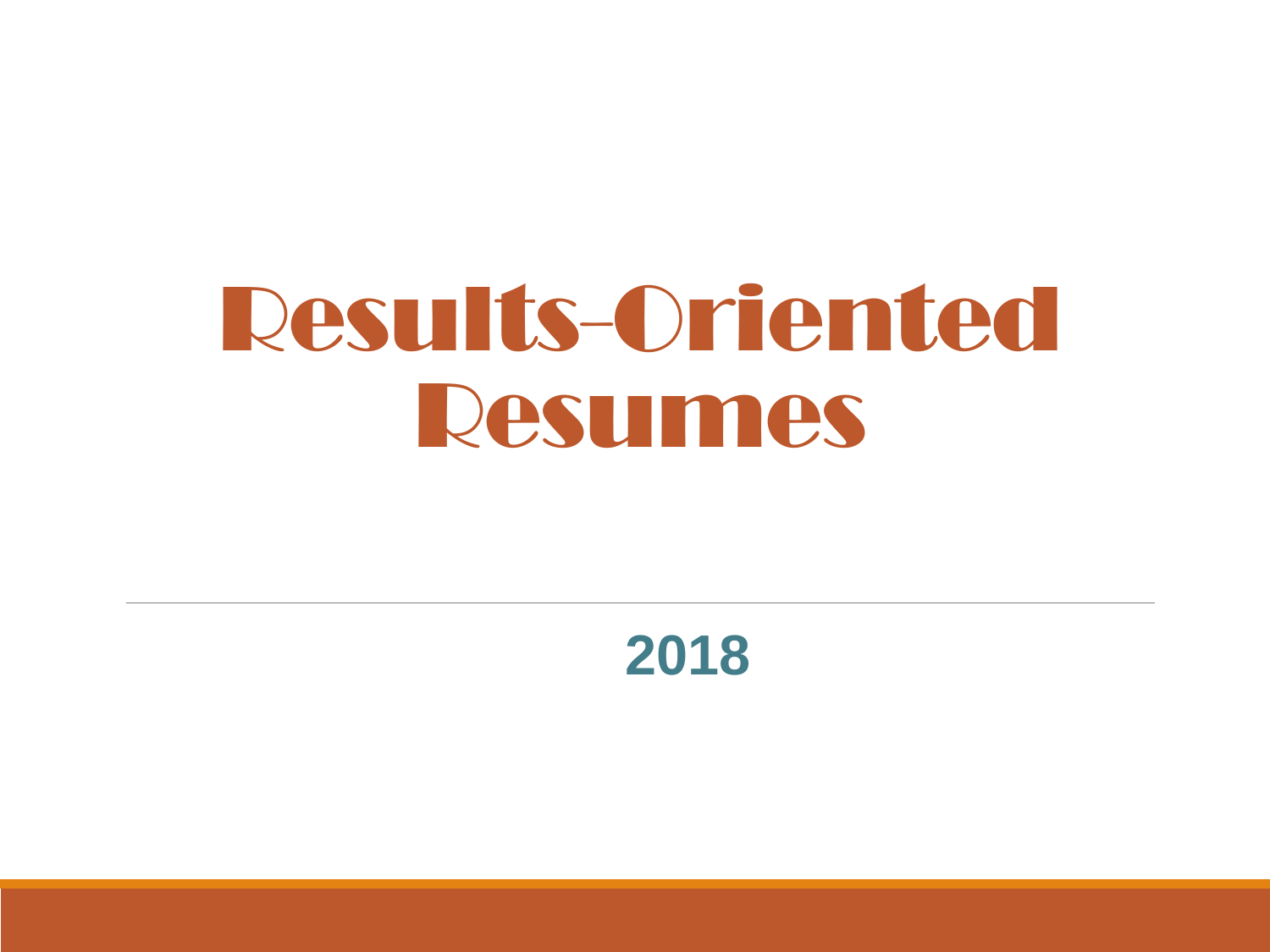# Purpose of A Resume

What is the primary purpose of a resume?

- $\Box$  To introduce you to a networking contact
- $\Box$  To get you a job
- $\Box$  To help an employer/contact remember you
- $\Box$  To get you an INTERVIEW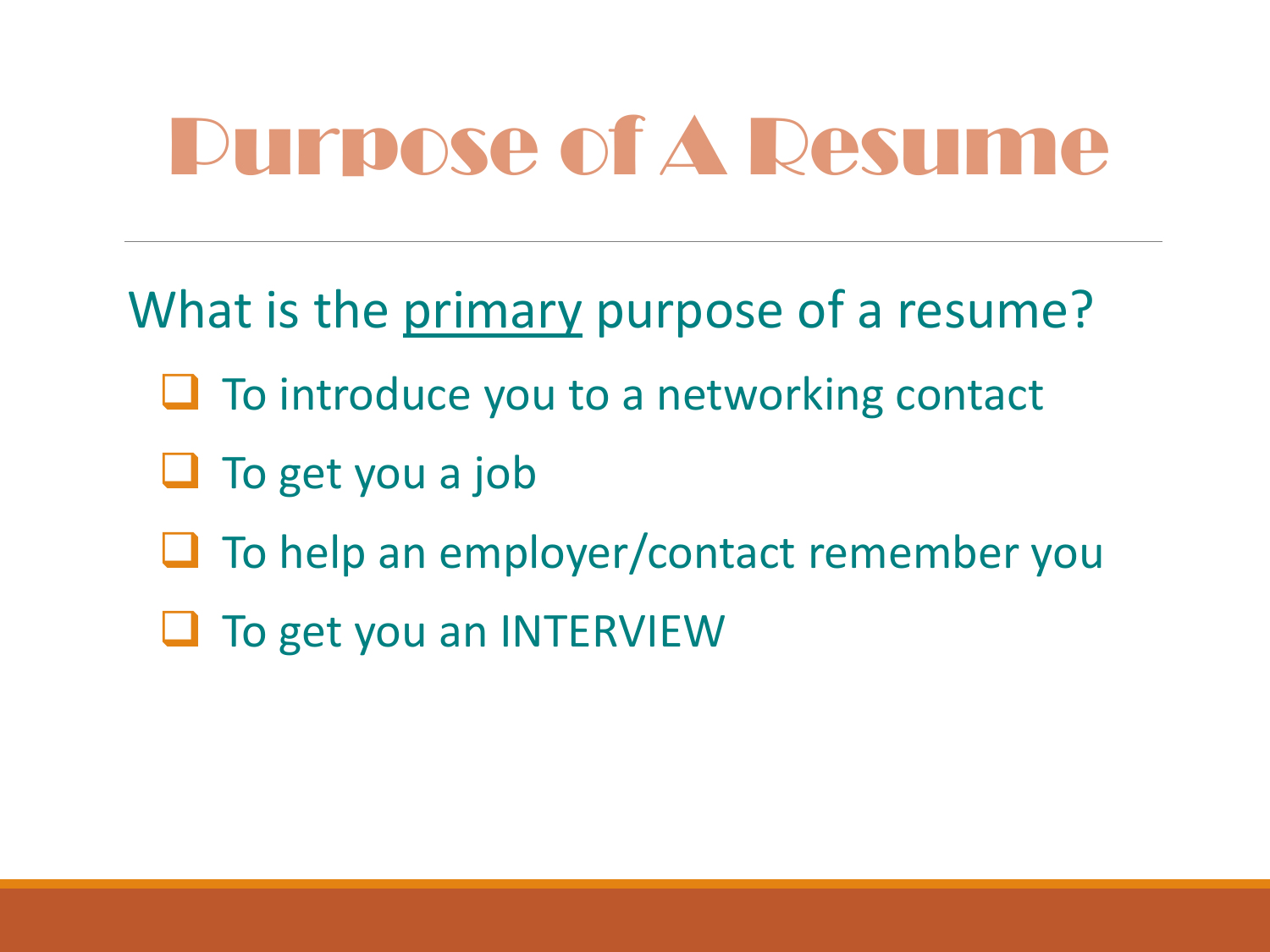

#### While the other answers a valid too, the primary purpose is:

#### $\Box$  To get you an INTERVIEW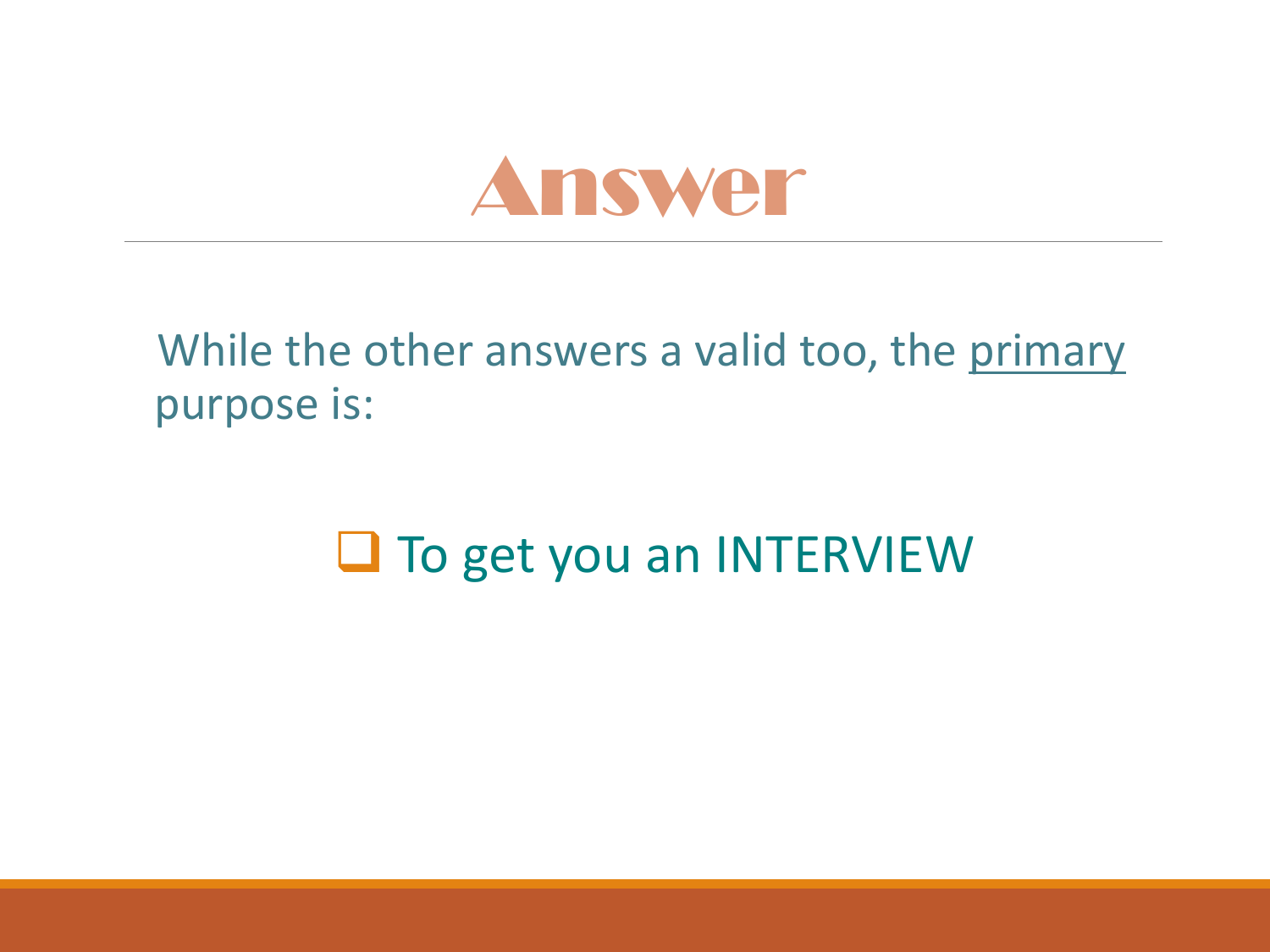# Your Resume

- $\Box$  Creates a first impression of you
- $\Box$  Targets the specific job you want
- $\Box$  Demonstrates that you have the skills and accomplishments to do the job
- "Sells" you to the employer
- $\Box$  Can open the door to an interview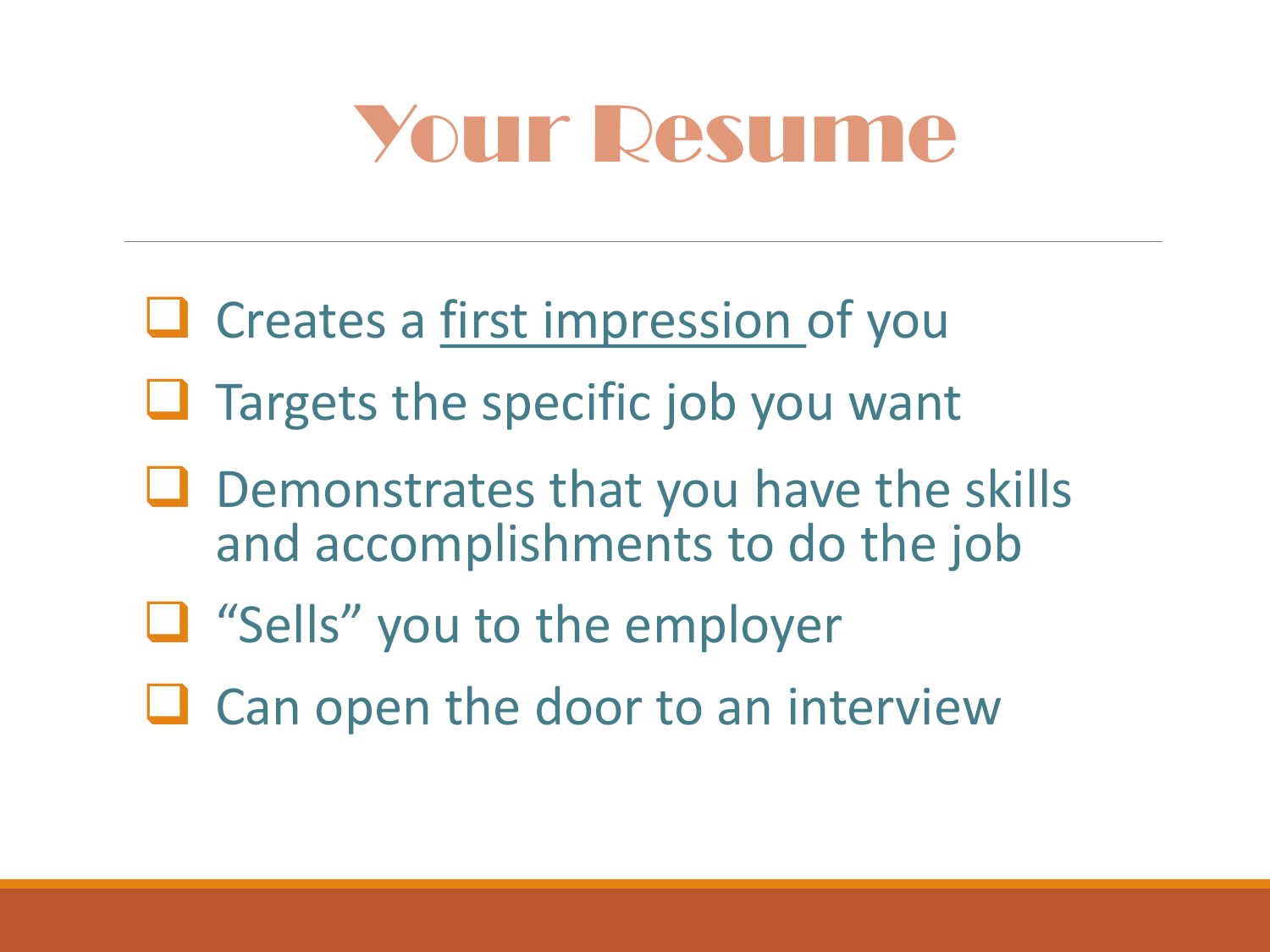# Sample Resume

## What's wrong with this example?

#### **Objective:**

To obtain a secure position with a progressive company that will utilize my experience and skills and provide opportunities for advancement.

#### **Experience:**

| <b>ABC Company</b>               | Wilberforce, Ohio | March, 1968 – July, 1980  |
|----------------------------------|-------------------|---------------------------|
| Clerk Typist & Keypunch Operator |                   |                           |
| Homemaker                        | Brooklyn, Ohio    | August, 1980 – May, 1999  |
| Happy's Pub<br>Waitress/Cashier  | Parma, Ohio       | June, 1999 – October 2016 |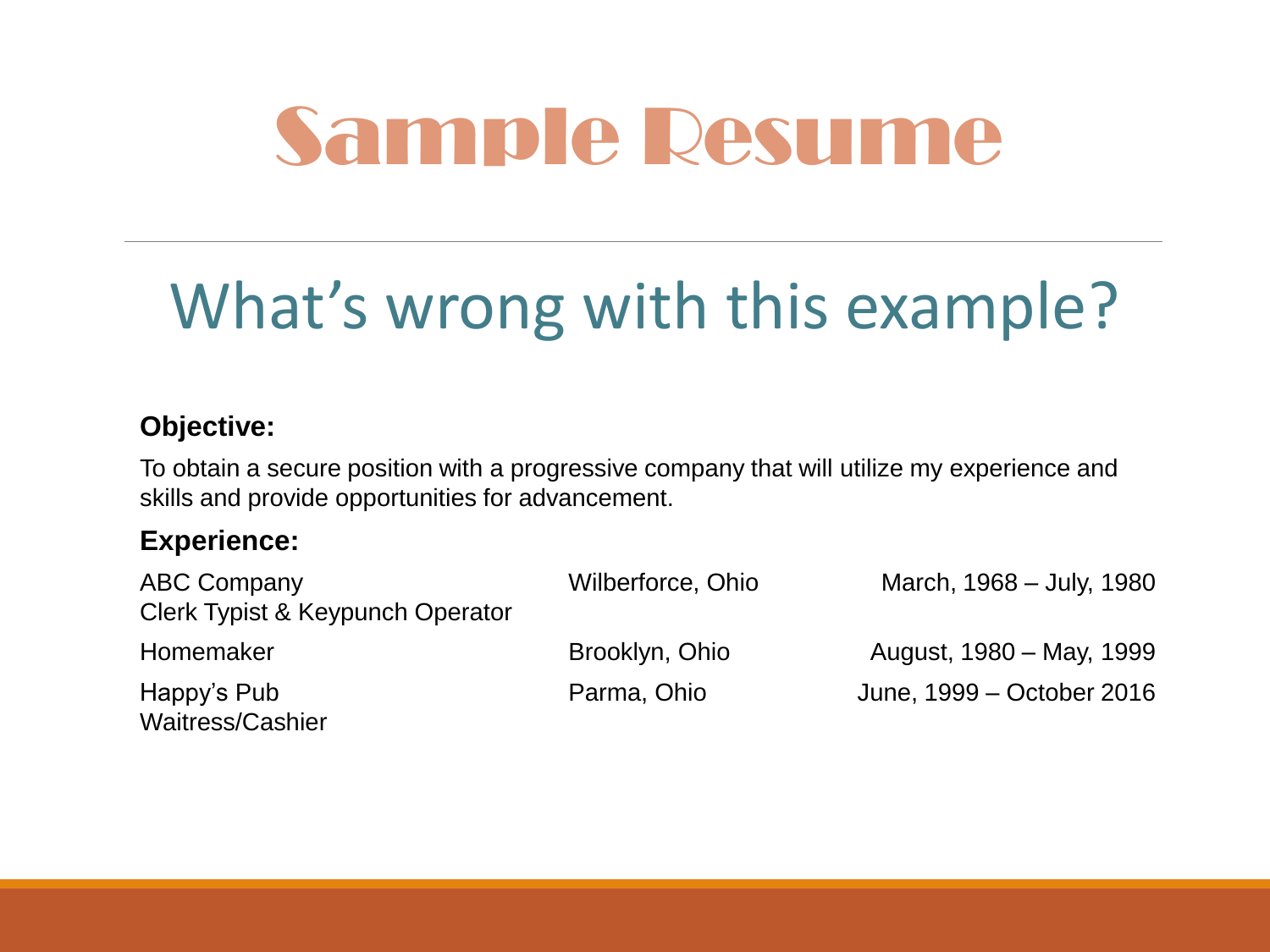# Sample Resume

Employers take about 7 - 10 seconds to scan a resume before deciding if it is worth reading. Would yours make the cut?

#### **Objective: We don't use an Objective. It states what you want. Instead, tell them what you can do for them.**

To obtain a secure position with a progressive company that will utilize my experience and skills and provide opportunities for advancement.

**Experience: List jobs in reverse order and don't go back more than 10 to 15 years unless something older is very important to the job you are targeting.**

| <b>ABC Company</b>               | Wilberforce, Ohio | March, 1968 – July, 1980  |
|----------------------------------|-------------------|---------------------------|
| Clerk Typist & Keypunch Operator |                   |                           |
| Homemaker                        | Brooklyn, Ohio    | August, 1980 – May, 1999  |
| Happy's Pub<br>Waitress/Cashier  | Parma, Ohio       | June, 1999 – October 2016 |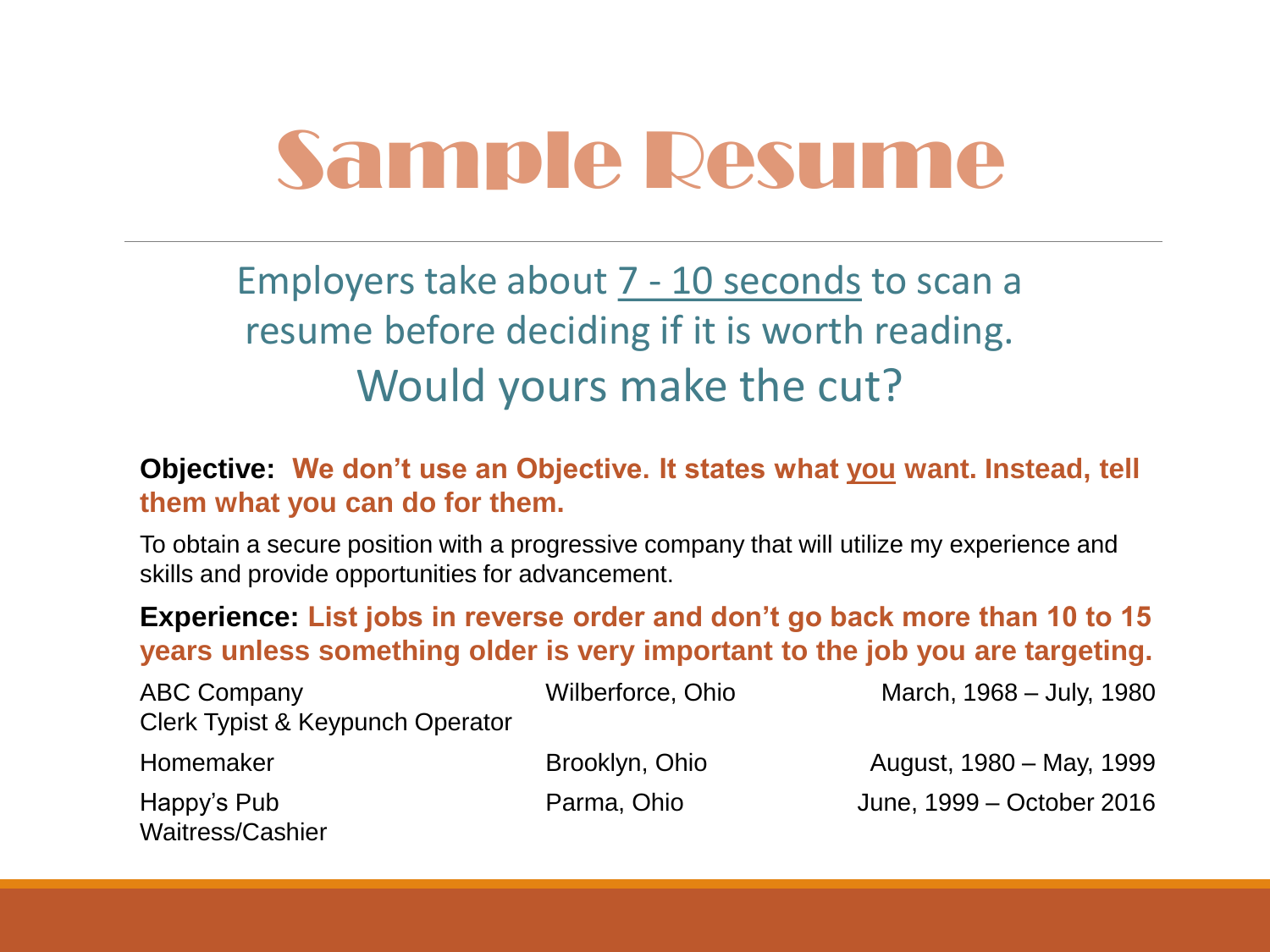### Resumes

#### **A resume is a Marketing Tool**

A jobseeker uses it like a salesman uses a brochure or catalog. You are the product you are selling.

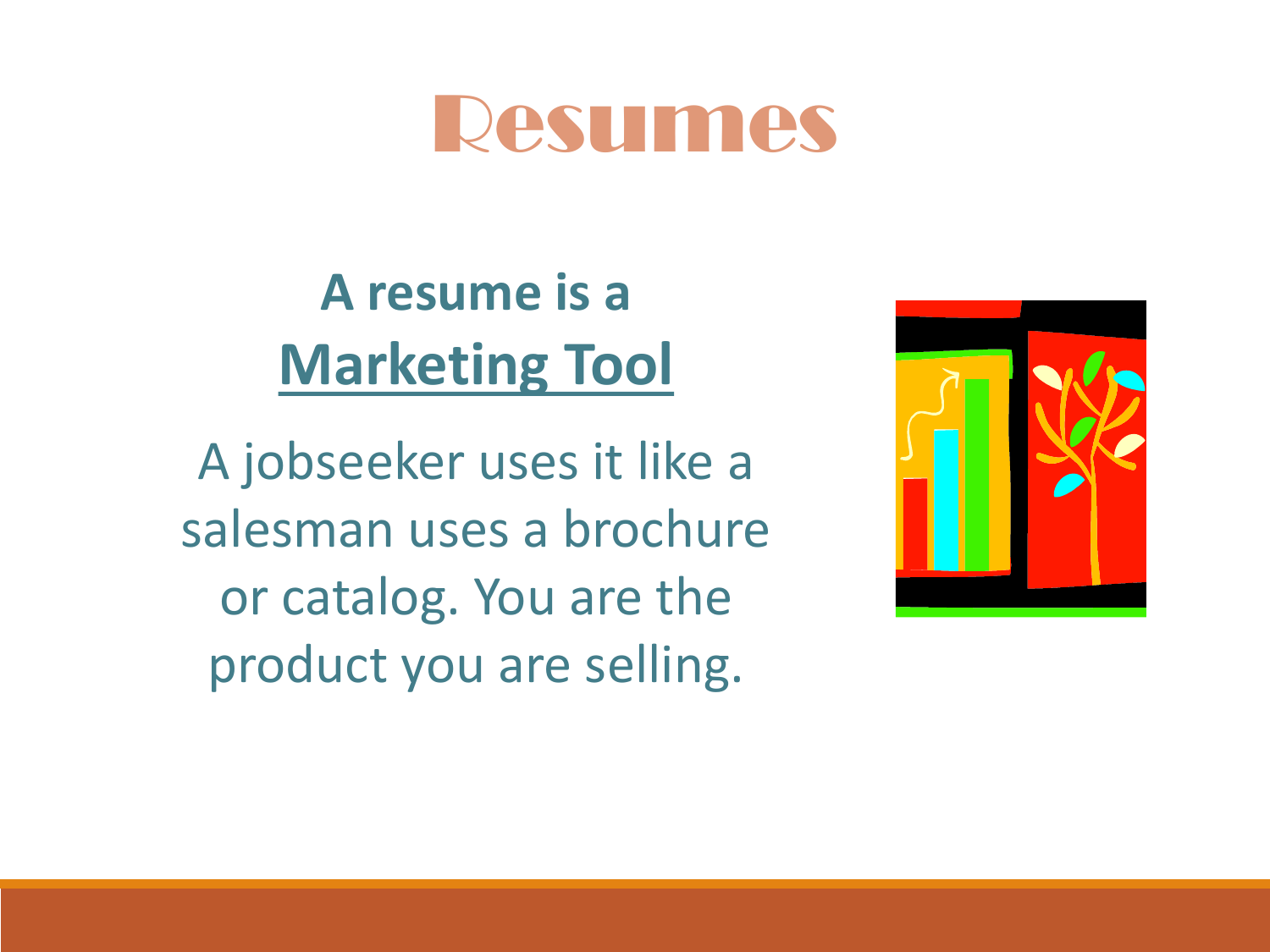#### Objective vs. Career Summary

- Employers no longer want to see Objectives (but you must know what yours is)
- A Career Summary is better a concise overview of your skills, experience, and knowledge that apply to this position
- Use strong Key Words in the Summary or a Skills list
- $\Box$  Or use a short Title Line such as "IT Manager" or "Financial Analyst" or the title of the specific position for which you are applying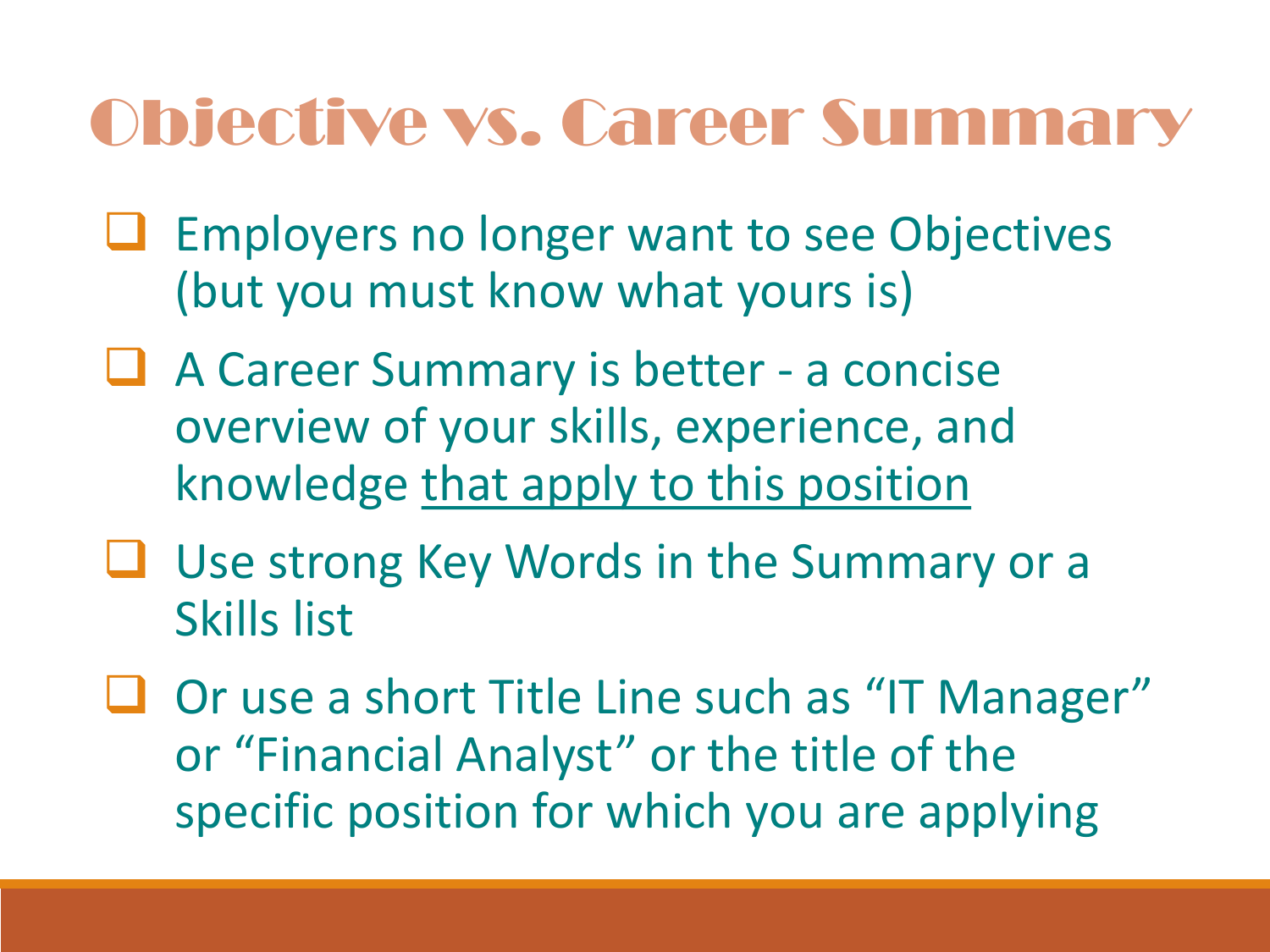# Target Your Resume

*Every resume you send needs to be a Targeted Resume*

- **Q** Your skills list should be edited to match a specific position at a specific company
- **□ Select Accomplishment / Achievement** Statements that fit best the specific targeted position
- **■** Include training, volunteer work, or other activities only if they support this specific job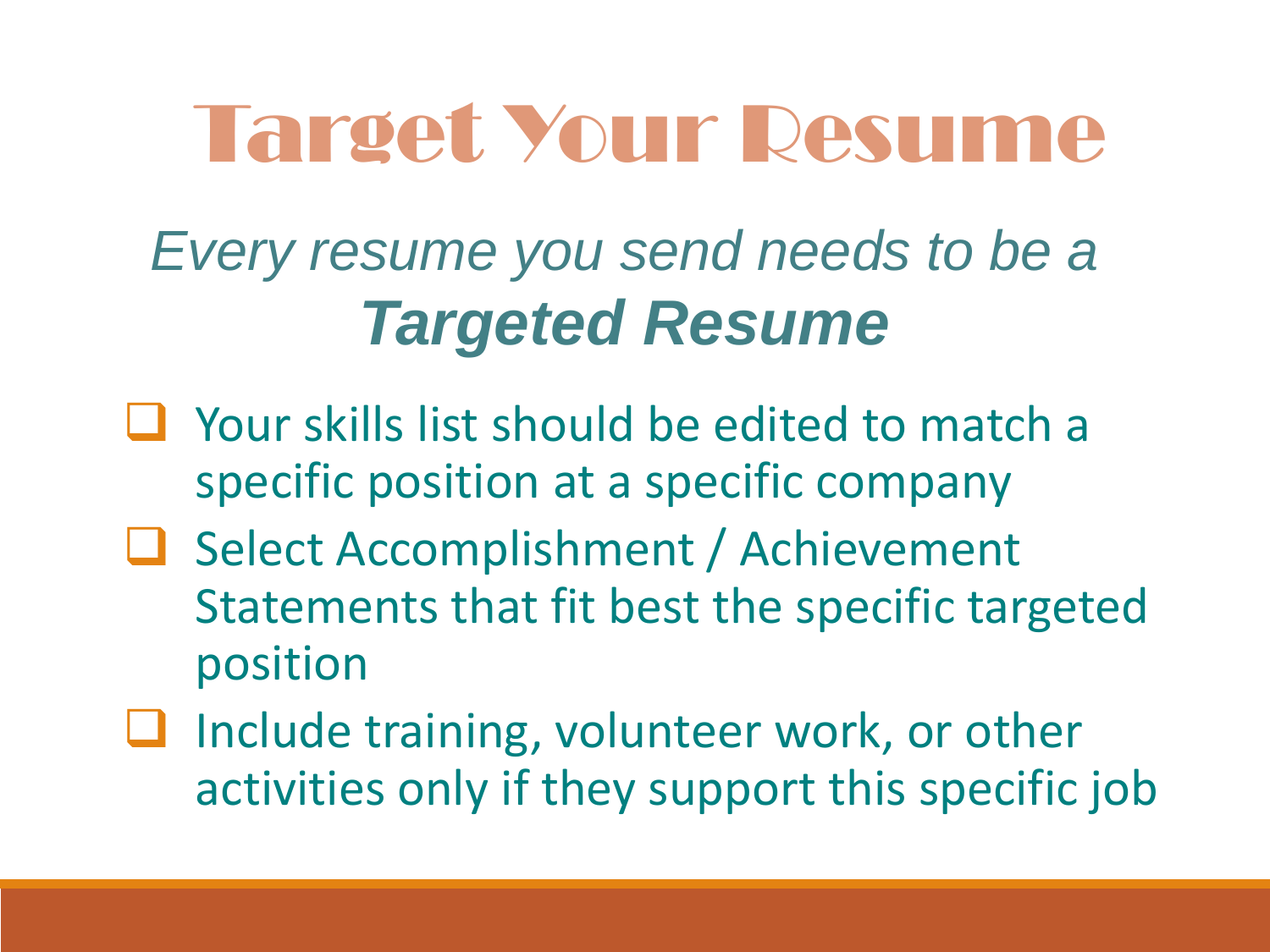## Skills & Accomplishments

- $\Box$  They answer questions: How did I benefit my previous employer? What skills do I have? What can I do for you?
- **L** Location on resume varies depending on which format you use
- $\Box$  Be clear and concise; relate them to the targeted job or to your transferable skills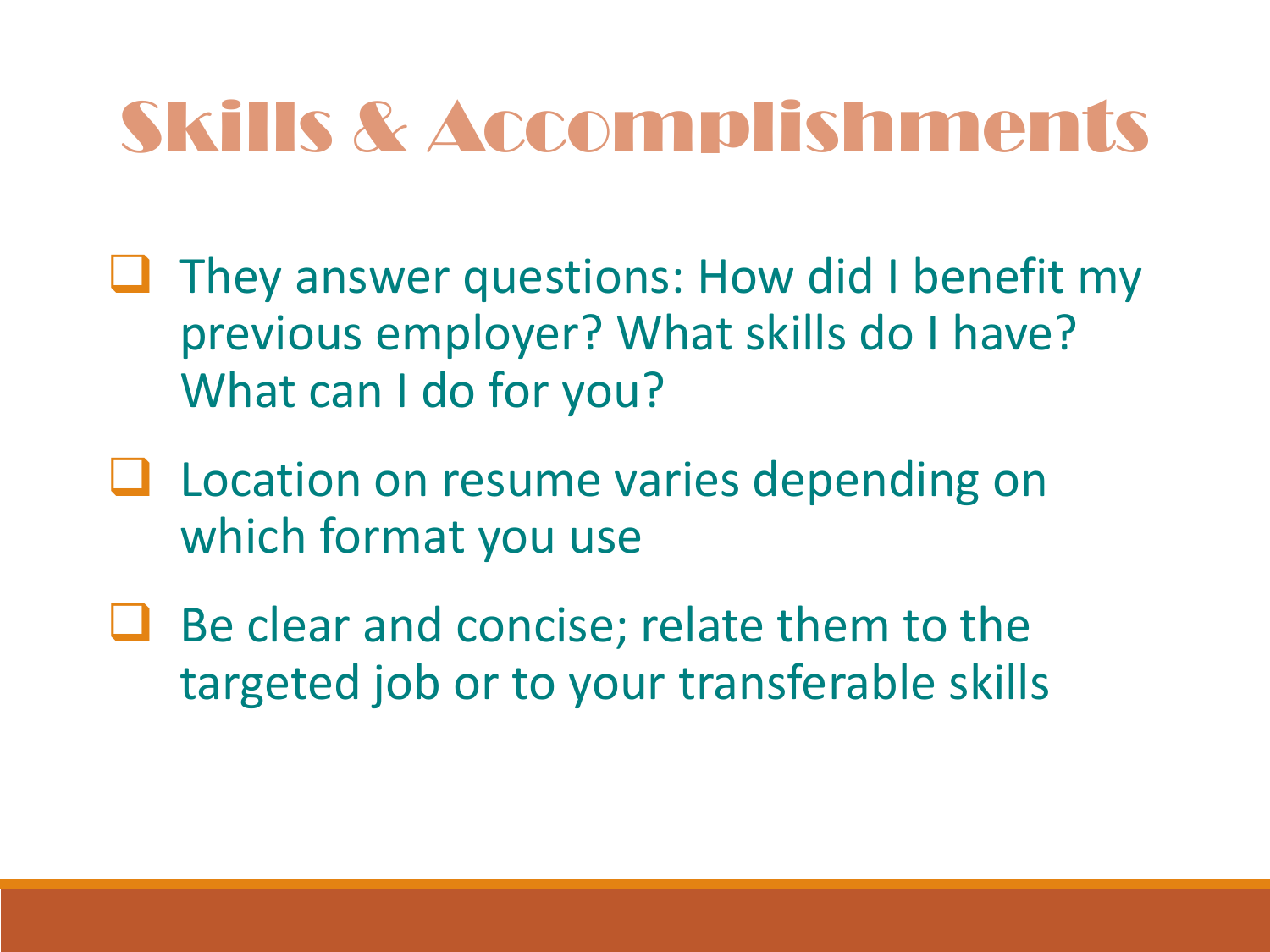### Format of an Accomplishment Statement

**Action** word (what did you **do**?) **Topic** (what was it?)

**Impact** (how did your action benefit the employer?) **Measurement** 

**ACTION TOPIC** Developed an employee orientation program **IMPACT** that increased productivity of new hires by **MEASURE** 25% in first 90 days on the job.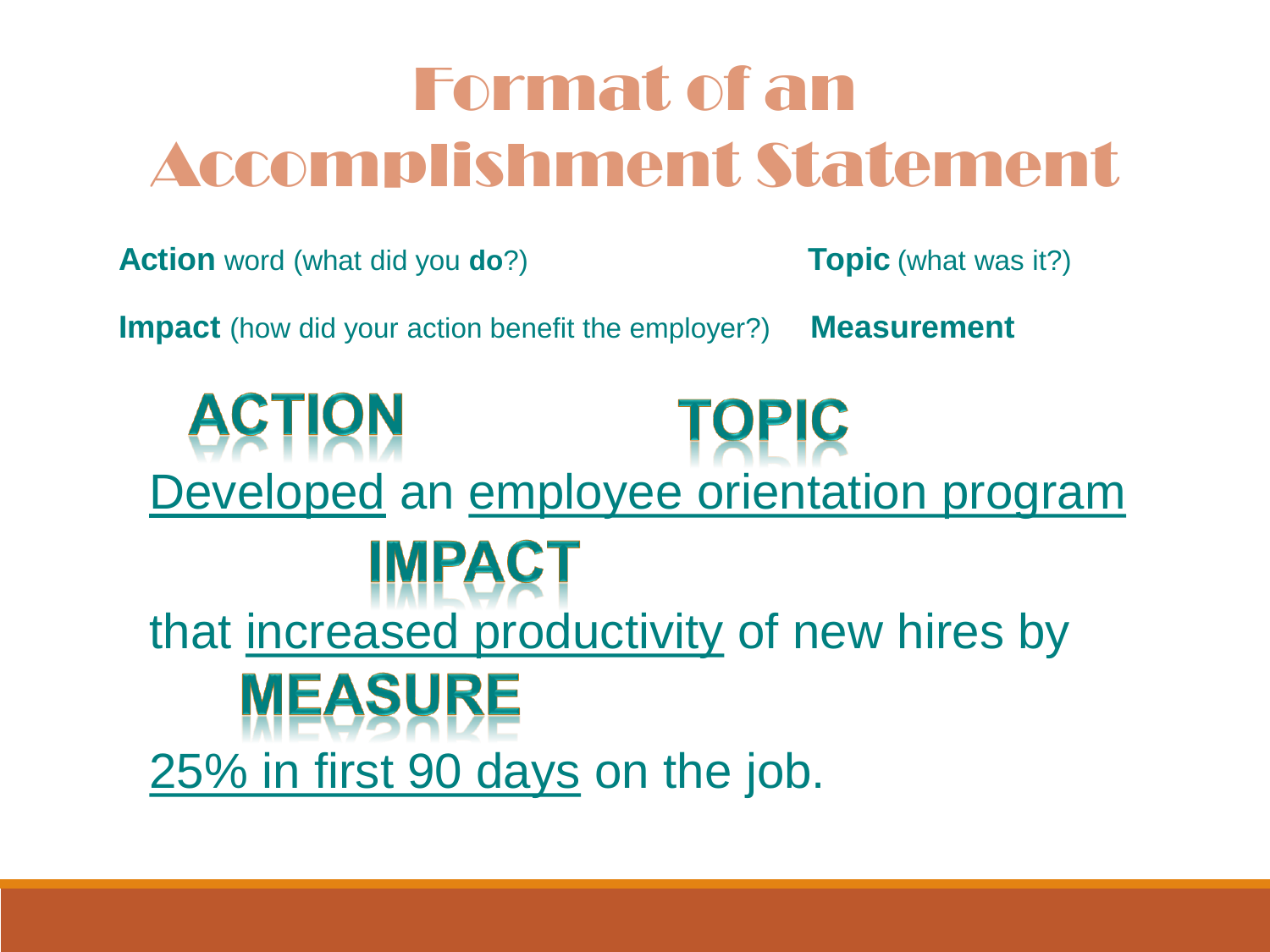# Resume Formats

#### CHRONOLOGICAL

FUNCTIONAL (seldom used anymore)

#### **COMBINATION**

(Employers are most likely to respond to this format)

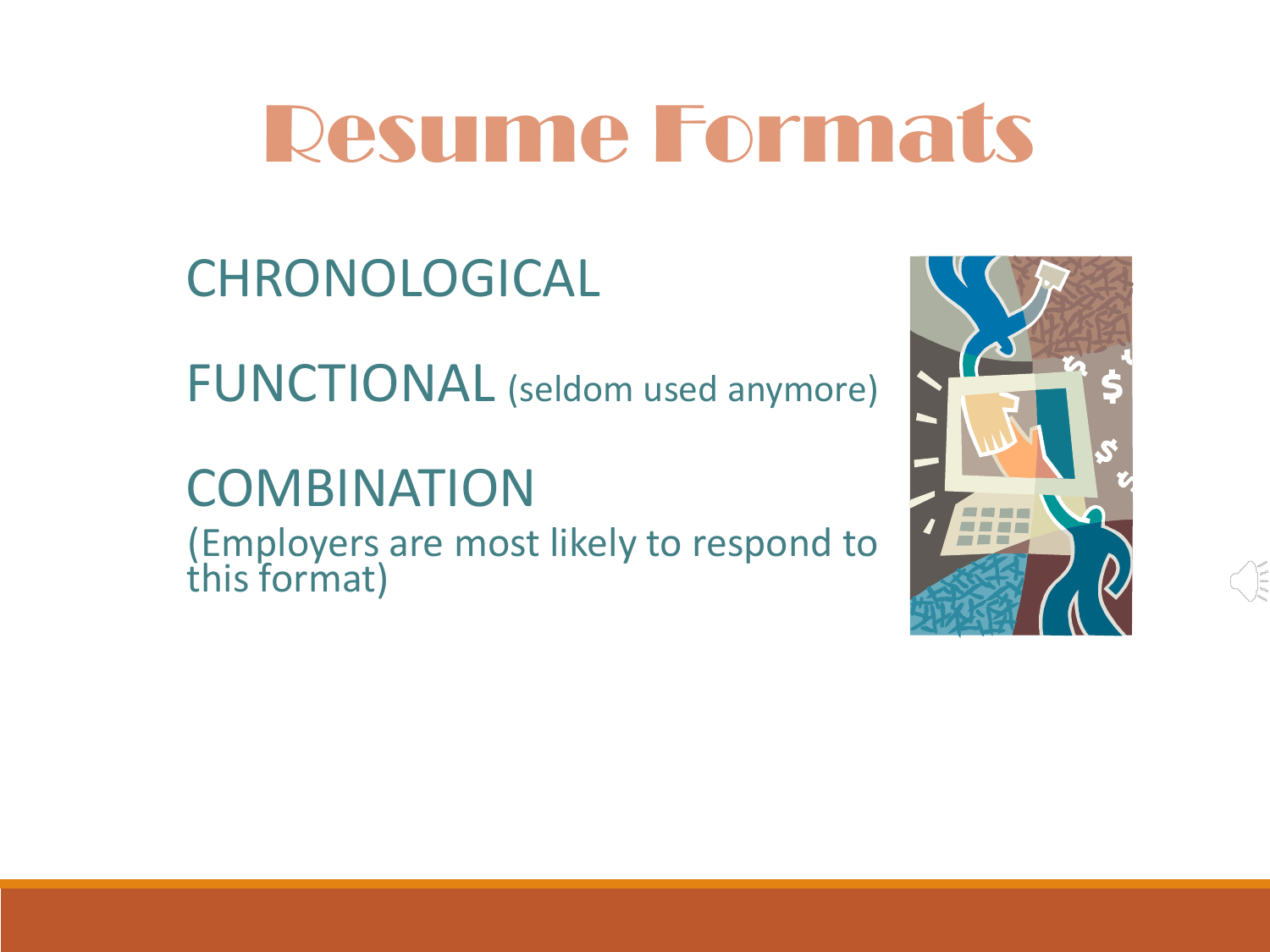# Chronological Resume

- **Q** Career Summary or Job Title
- $\Box$  Skills section (optional; may be part of summary)
- **□** Work History (reverse chronological order)
- **□** Education (reverse chronological order)
- □ Optional (Military, Volunteer, etc.)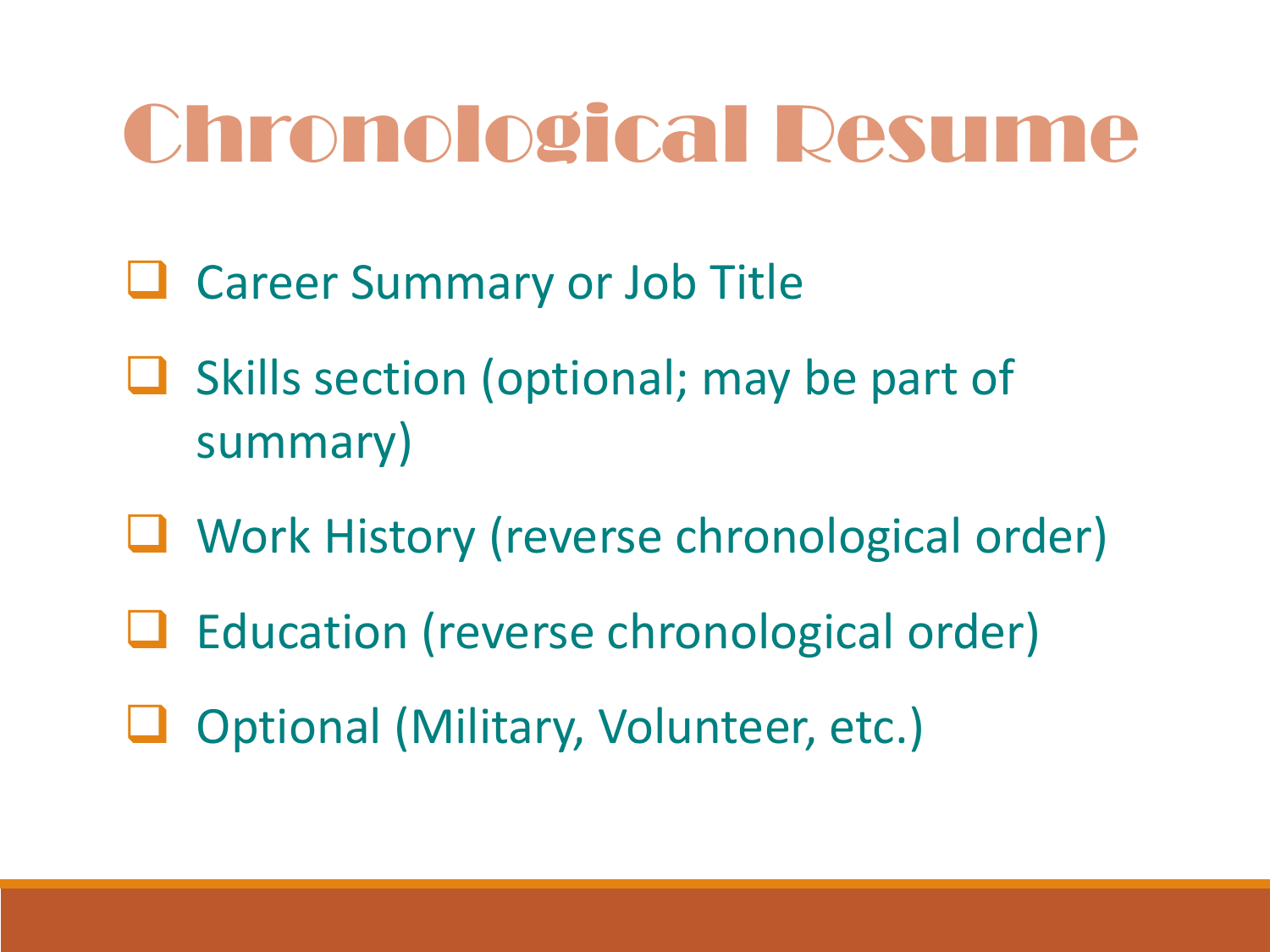# Functional Resume

- **Q** Career Summary or Job Title
- Accomplishments, Qualifications, & Skills Separate section  $-$  no company names or dates
- U Work History (reverse chronological order) ■ Company, job title, and dates only
	- No bullets under each job
- **■** Education (reverse chronological order)
- Military, Volunteer, etc. (optional)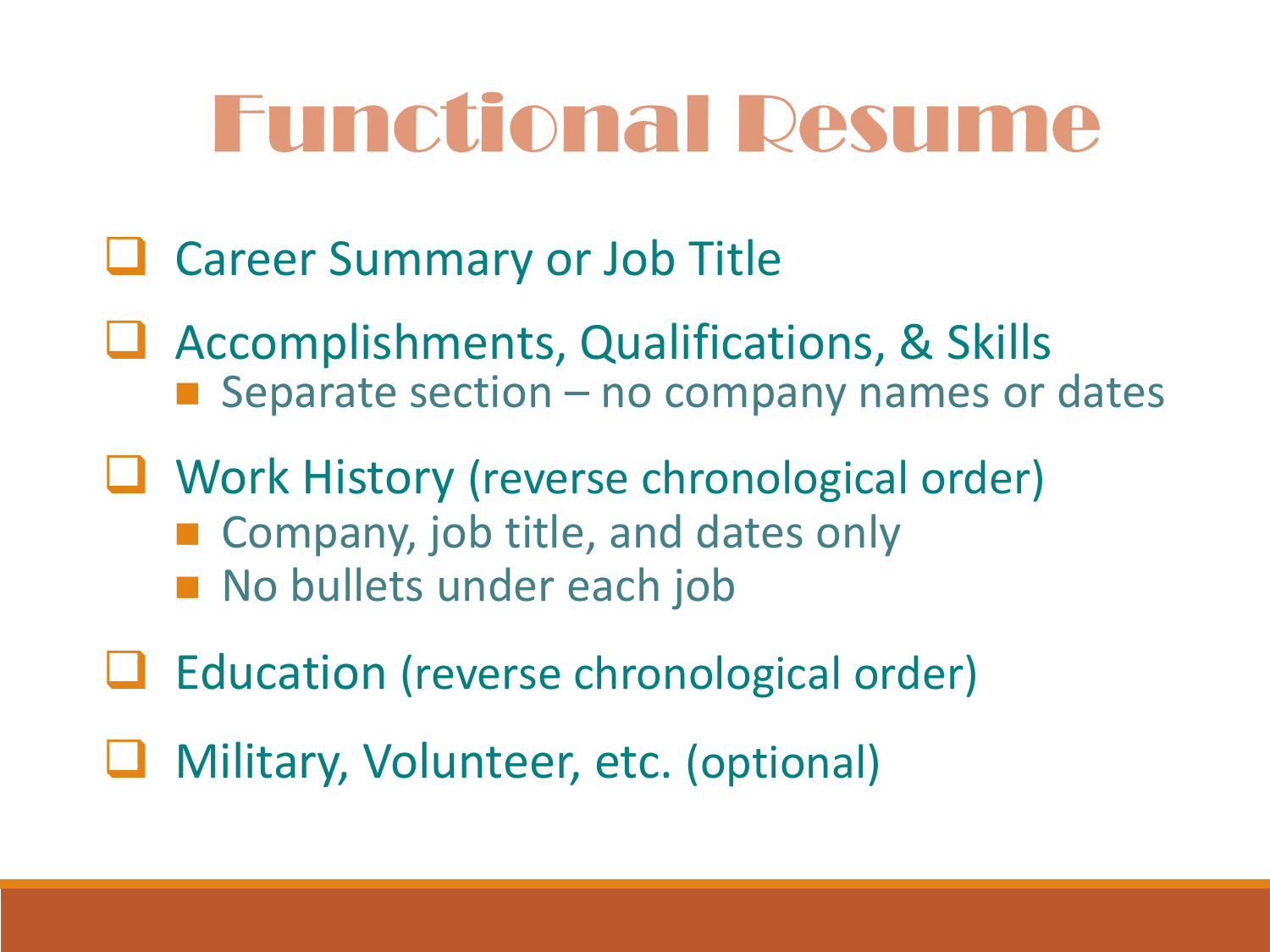# Combination Resume

- **Q** Career Summary or Job Title
- Major Accomplishments  $\blacksquare$  Important to grab their attention Only those that relate to the targeted job
- **U** Work History
	- **Format as chronological resume, omitting** statements moved into top section
- Education (same as on other formats)
- Military, Volunteer, etc. (optional)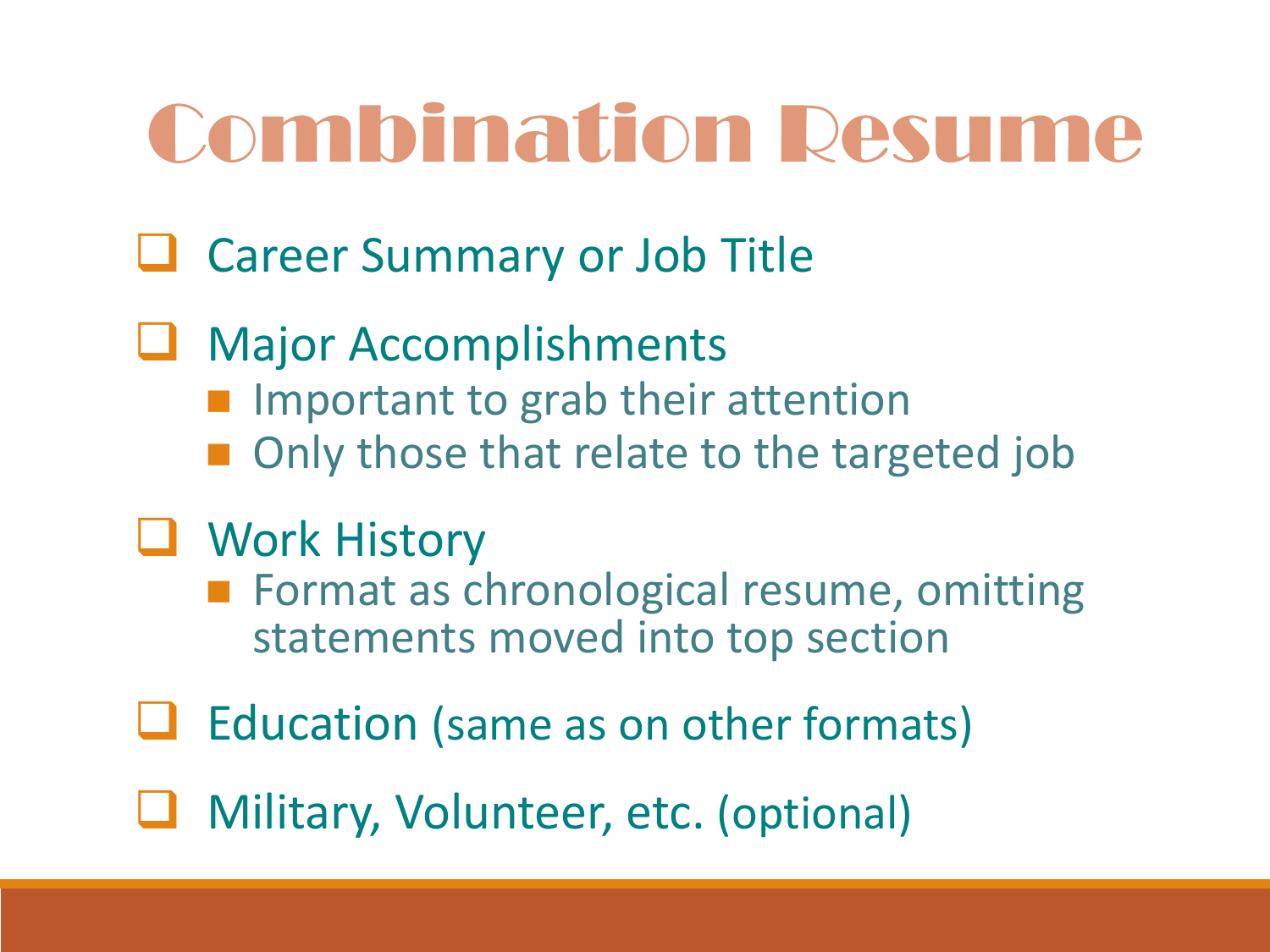# Why a Combination?

- A Combination Resume is best to focus attention on what is most important to this specific employer for this specific position
- $\Box$  List key "accomplishments" that support the position you are seeking; highlight skills from early jobs or volunteer work only if they "sell you" for this job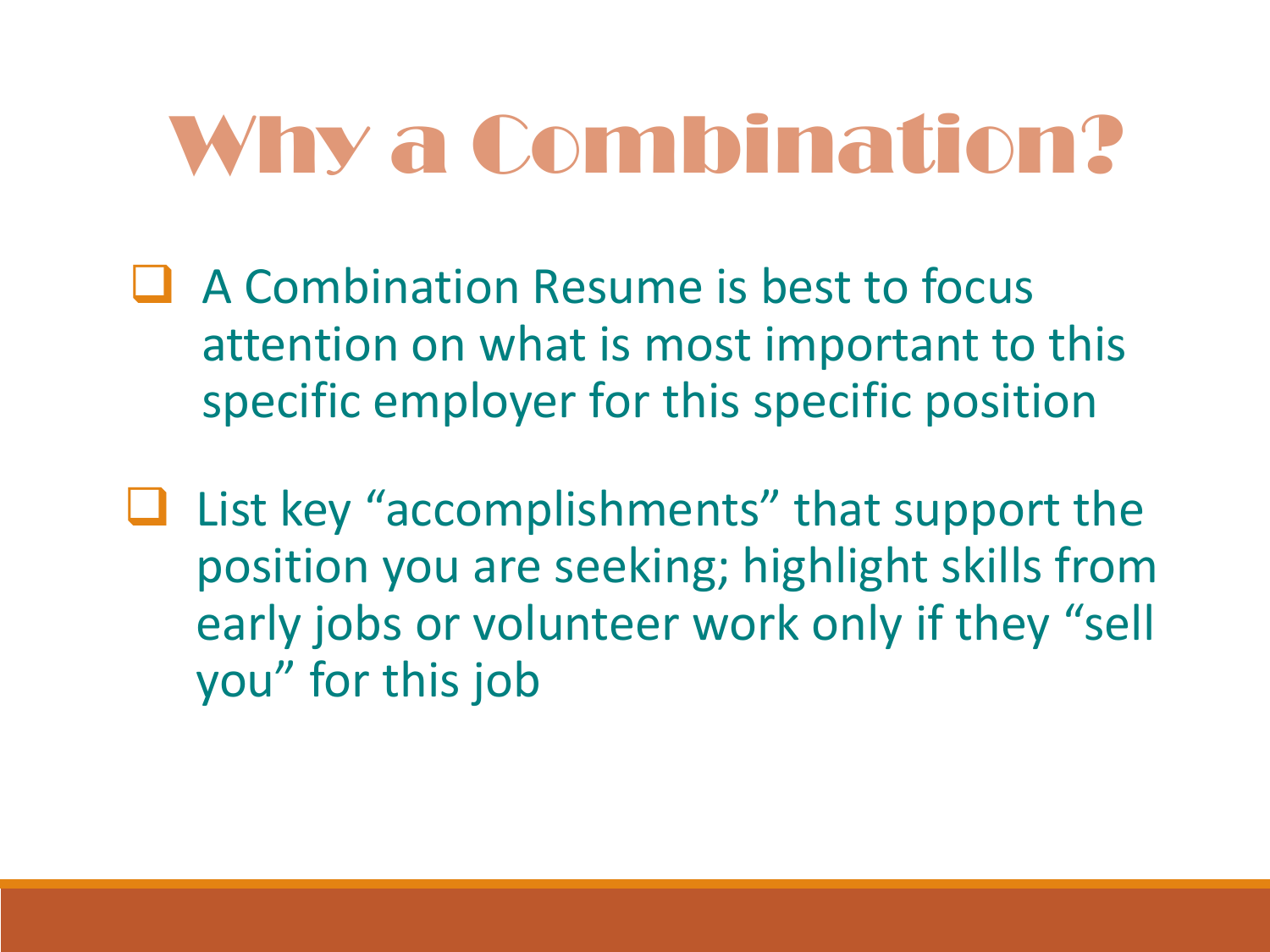# Usual Resume Content

- $\Box$  Heading Personal Contact Information
- **□** Career Summary or Statement
- **□ Skills & Accomplishments**
- **U** Work History
- **Q** Education
- Volunteer, Military, or Outside Affiliations (optional-use only if they will help to "sell" you)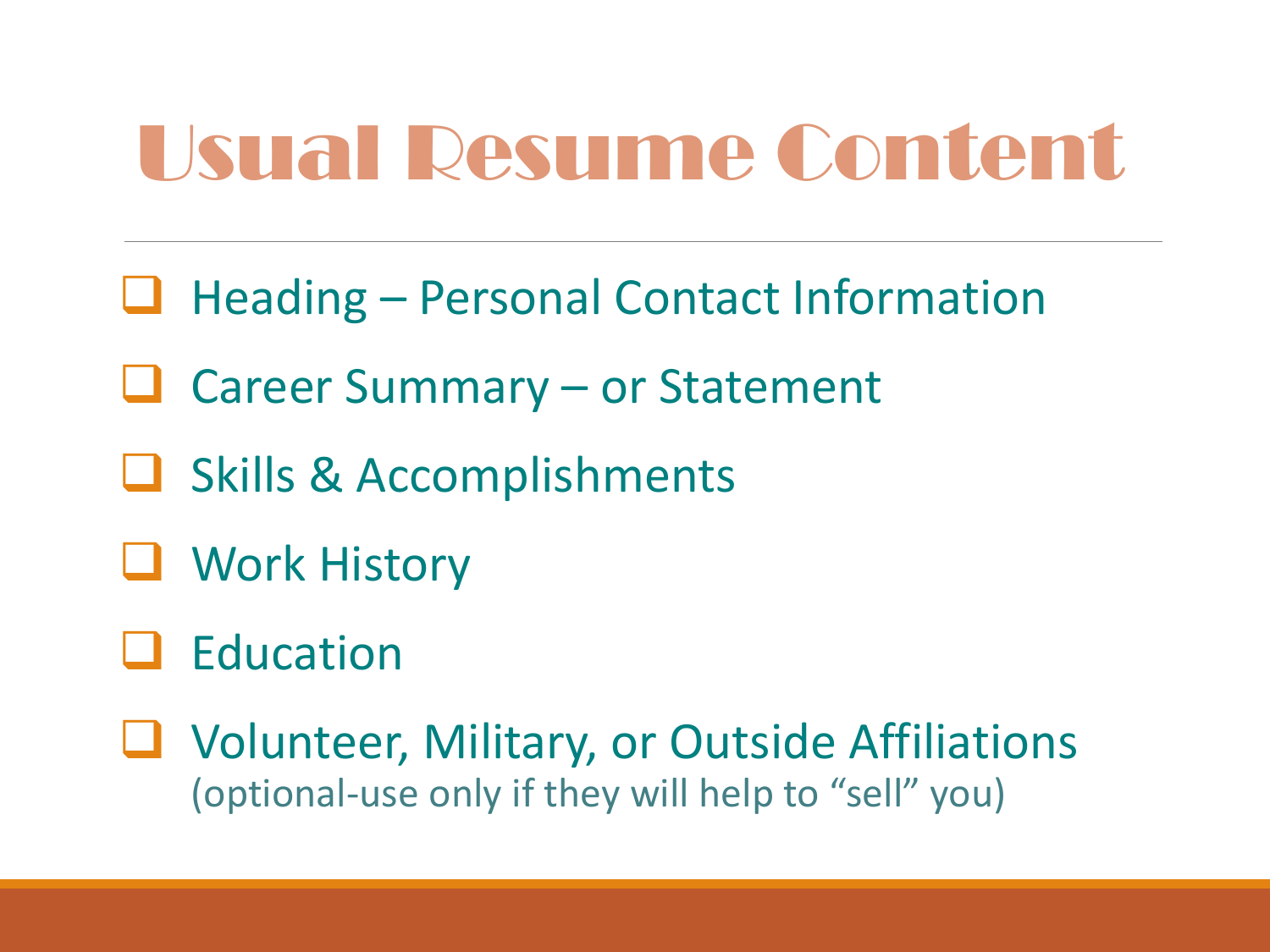# Resume Tips

- $\Box$  Emphasize specific accomplishments
- Put your strongest achievements and qualifications at the top of your resume
- Use a highlights section to catch the hiring manager's attention
- Include only relevant job experience
- $\Box$  Don't try to be all things to all people focus on your top skills for this job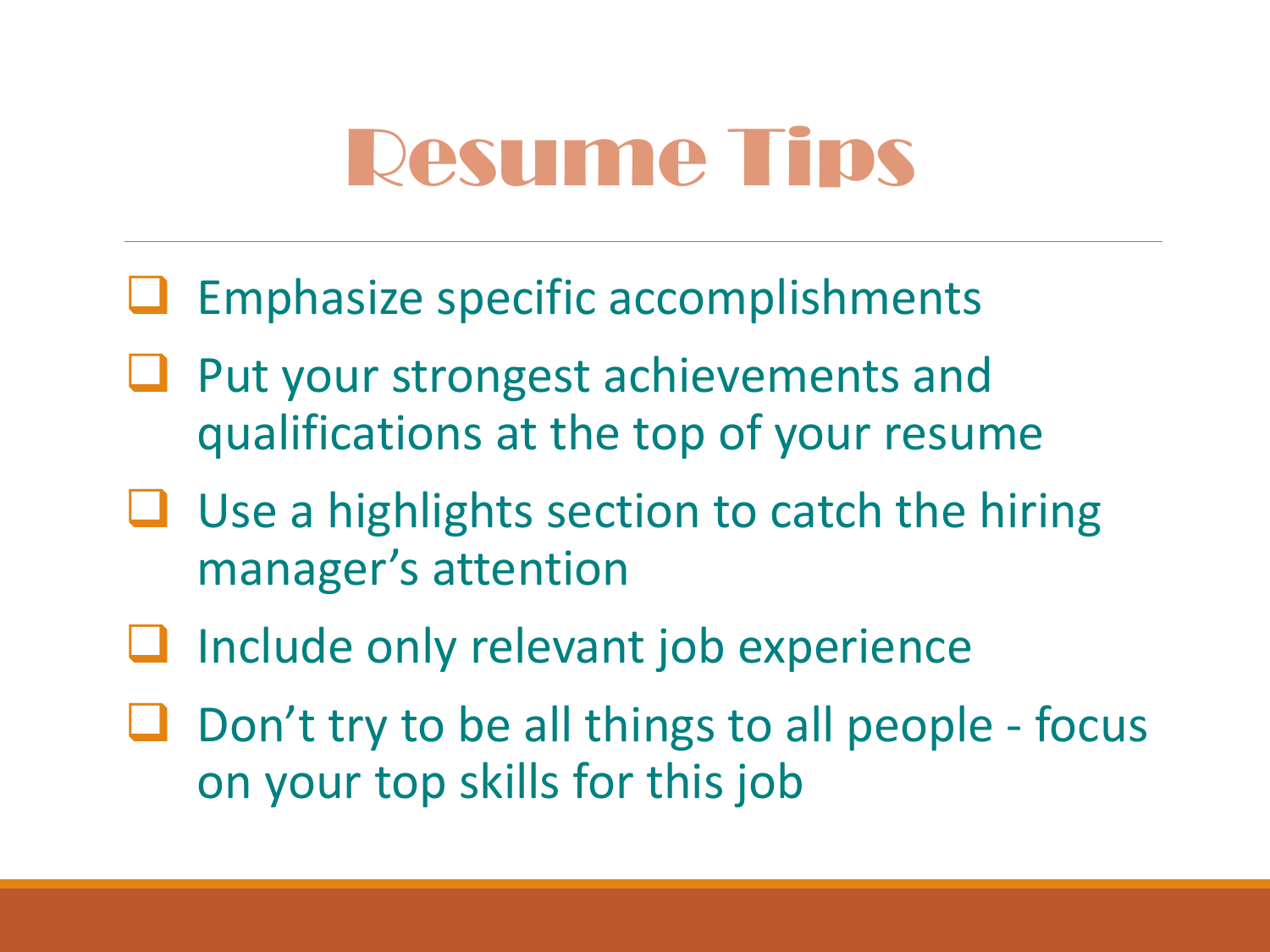# More Resume Tips

- $\Box$  Read the job description carefully and note keywords to focus on your resume
- Use an eye-catching, easy-to-read format
- **■** Resumes are definitely not one-size-fits-all (Make them fit the position)
- $\Box$  Tell them what you can do for their company
- $\Box$  Proof and double-proof your resume a typo may eliminate you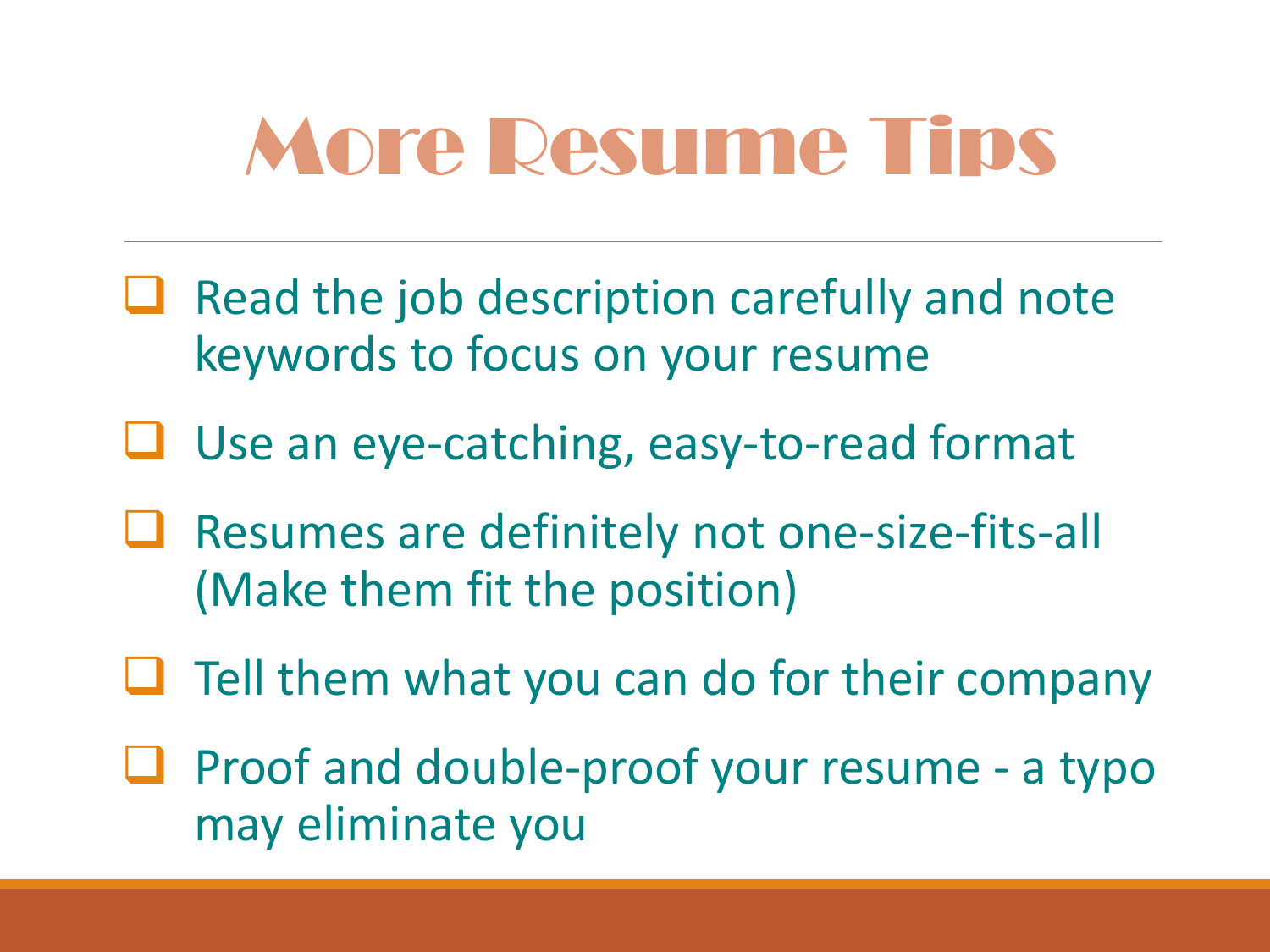#### Heading/Contact Information

#### Name

- $\Box$  City, State, Zip Code (optional)
- **LI** Telephone Numbers (Home, Voicemail, Cell)



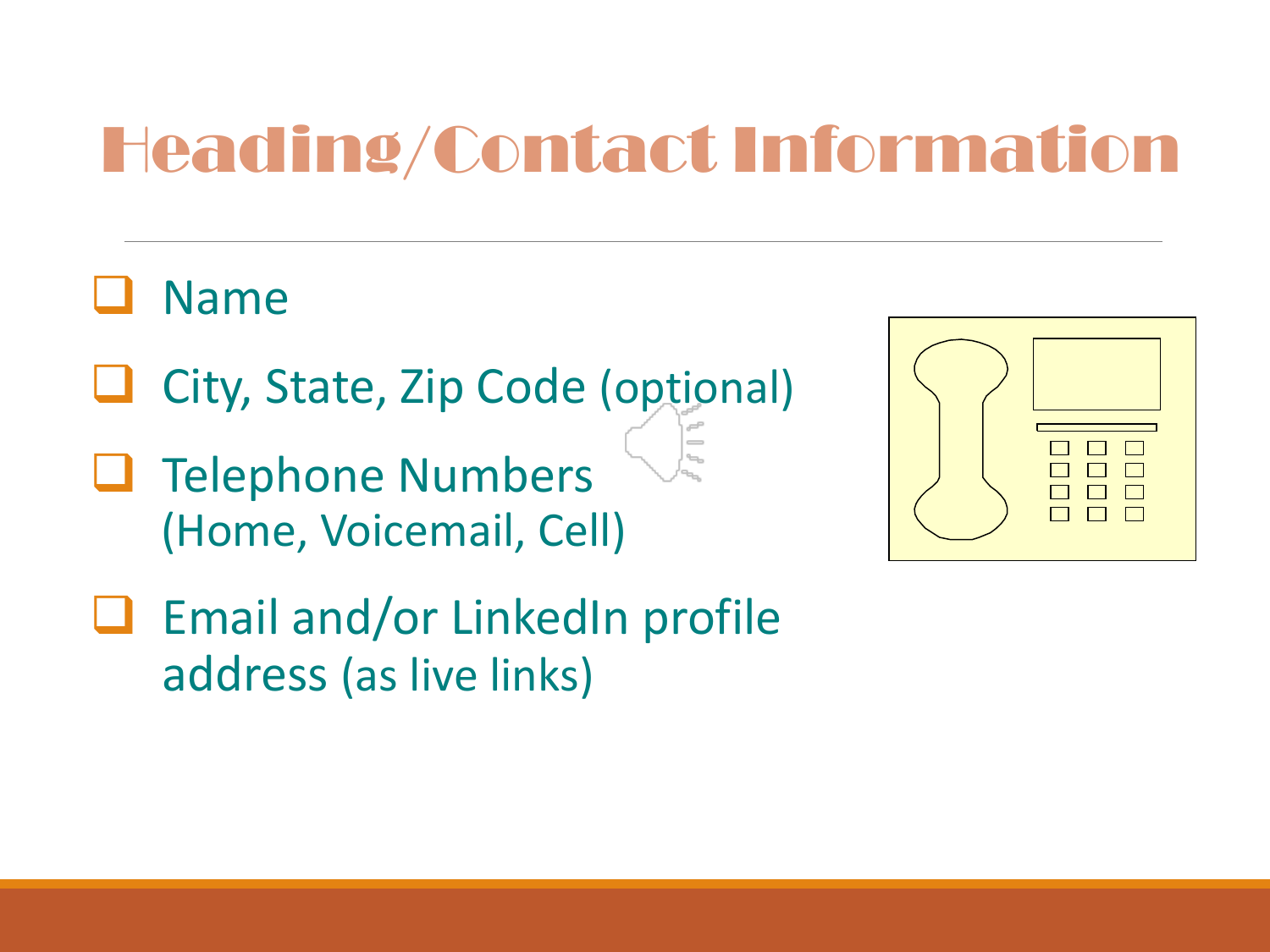### Skills & Accomplishments

- $\Box$  Ask yourself -- What skills do I have? What can I do for the employer? What value do I bring?
- $\Box$  Include a result in the accomplishment, but allow for questions to be asked later; make the result quantifiable when possible
- You can also just include a list of skills, but check to be sure they are not obsolete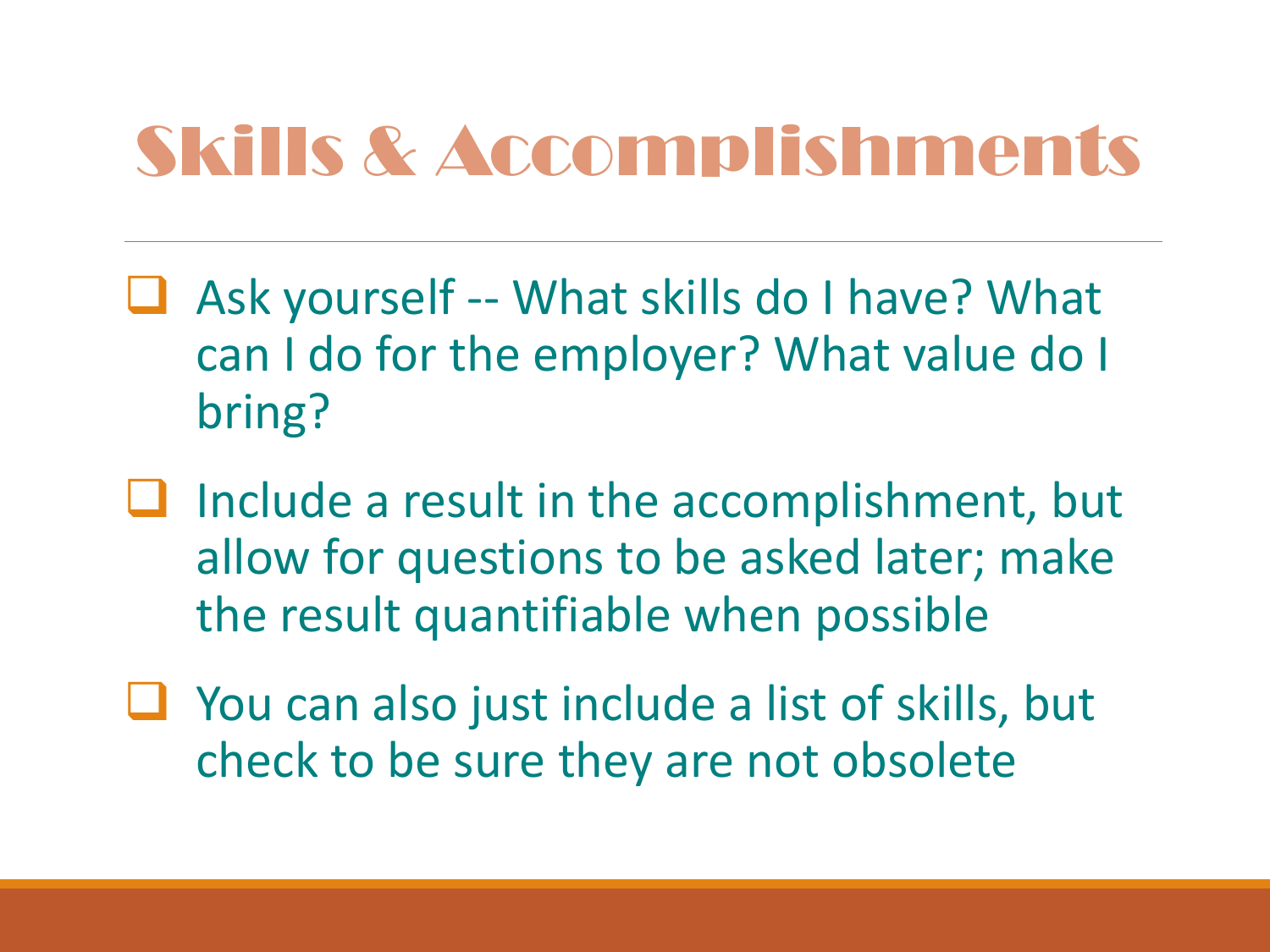# Work History

#### List the most recent first

- Must include dates (generally use start and end years only on the right side of resume, no months)
- Go back 10 15 years (more only if you need to; you decide what is relevant and how old you want to appear)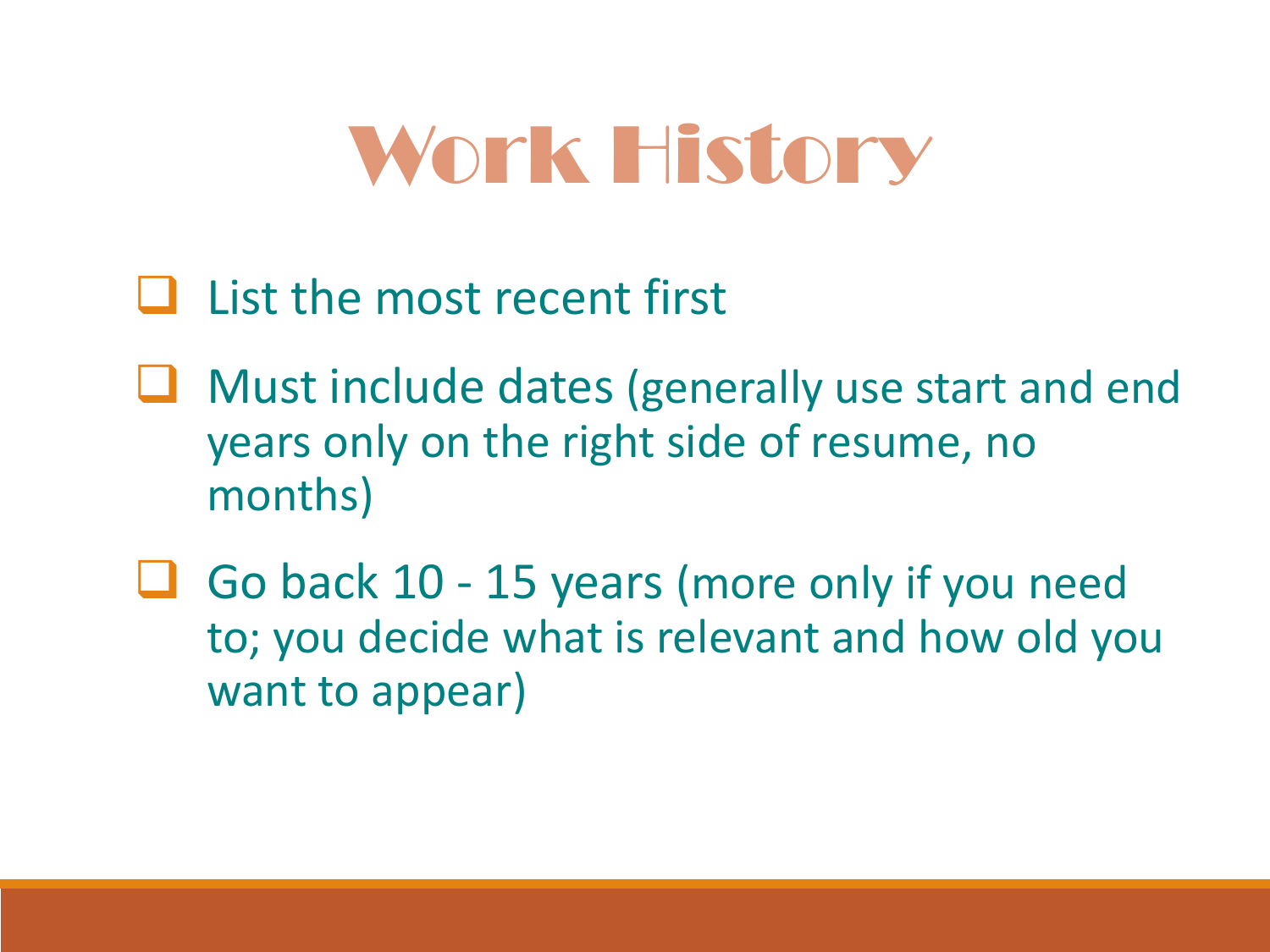# Education

- **□** Goes after Work History, except for recent graduates with little or no work experience – then it goes above the Work History
- $\Box$  Dates in Education section are optional; omit them if they are not recent
- $\Box$  Training (on-the-job, seminars, or classes) may be included if relevant to the target job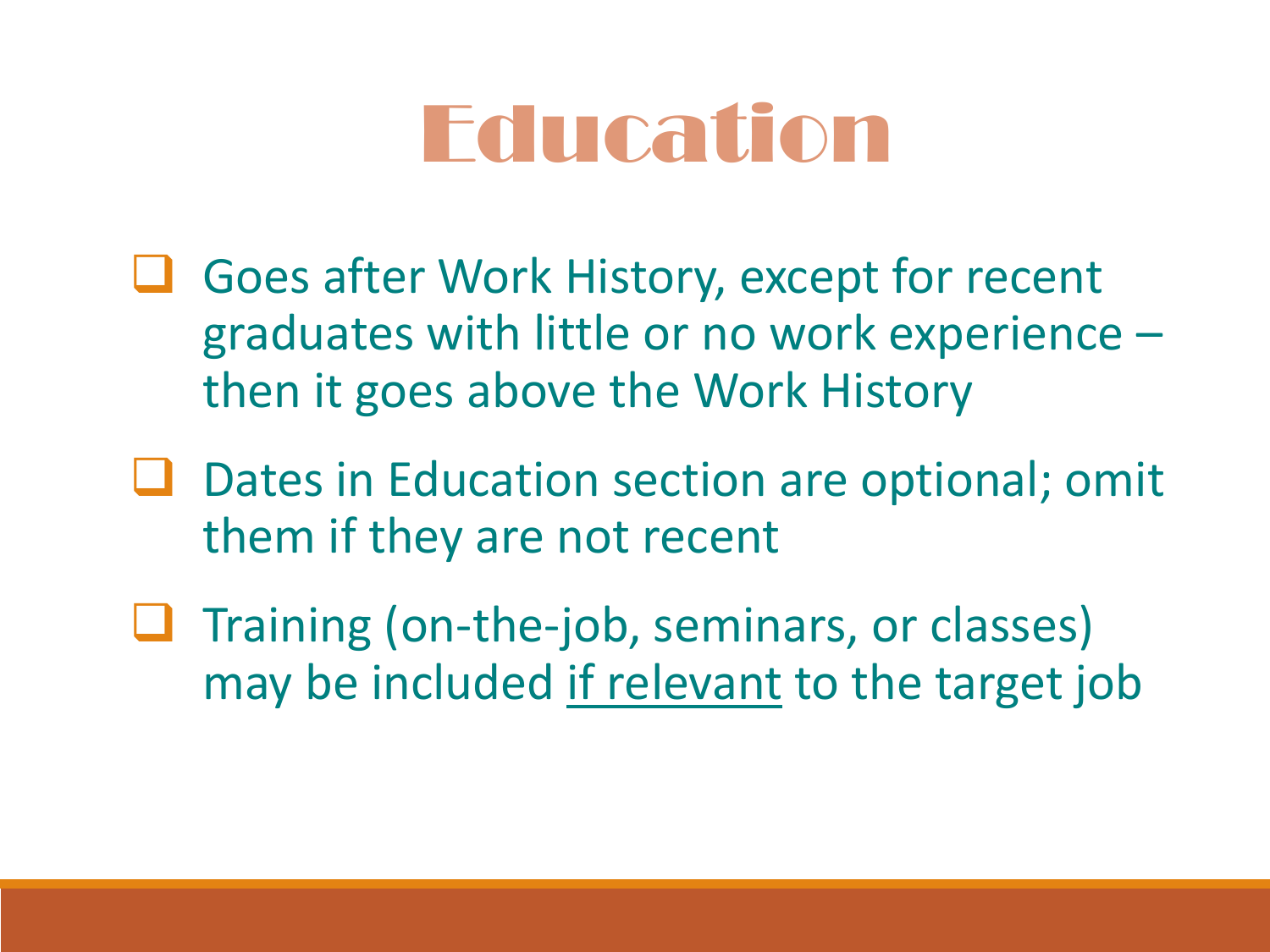## Optional Categories

- List past or present membership in Professional Associations for your field
- **Q** Military experience provides training and skills valued by employers and some employers give preference to veterans
- Include Volunteer Work and Outside Affiliations only if relevant to the job you want and if you are certain they will not hurt you (due to possible employer bias)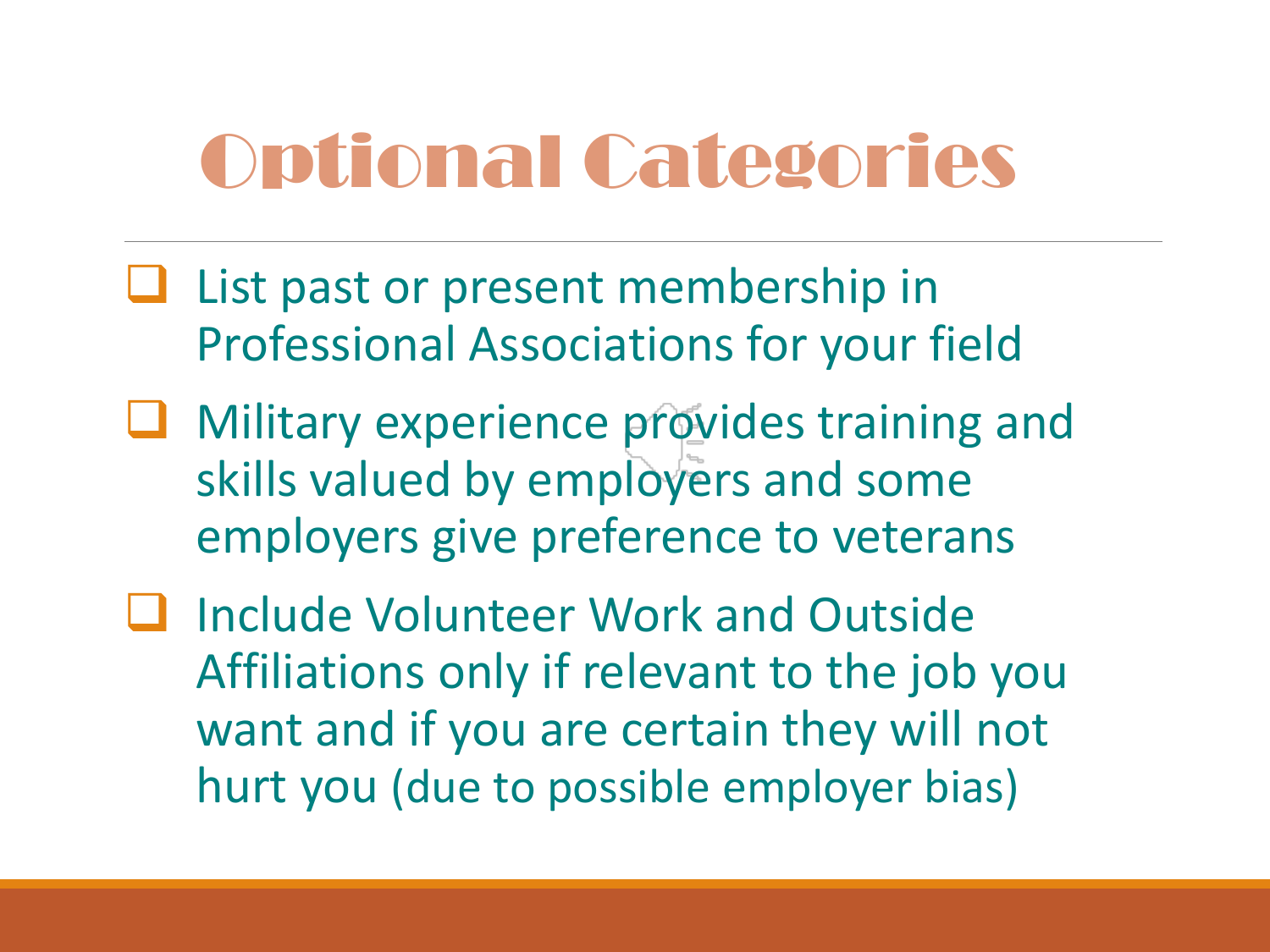## What Employers Really Want

#### **An Employee who can help them:**

- **To Make More Money**
- **Li** To Save Costs
- $\Box$  To Save Time and Effort
- $\Box$  To Improve Company Image
- **To Provide Peace of Mind**



# **And it's all about the money!**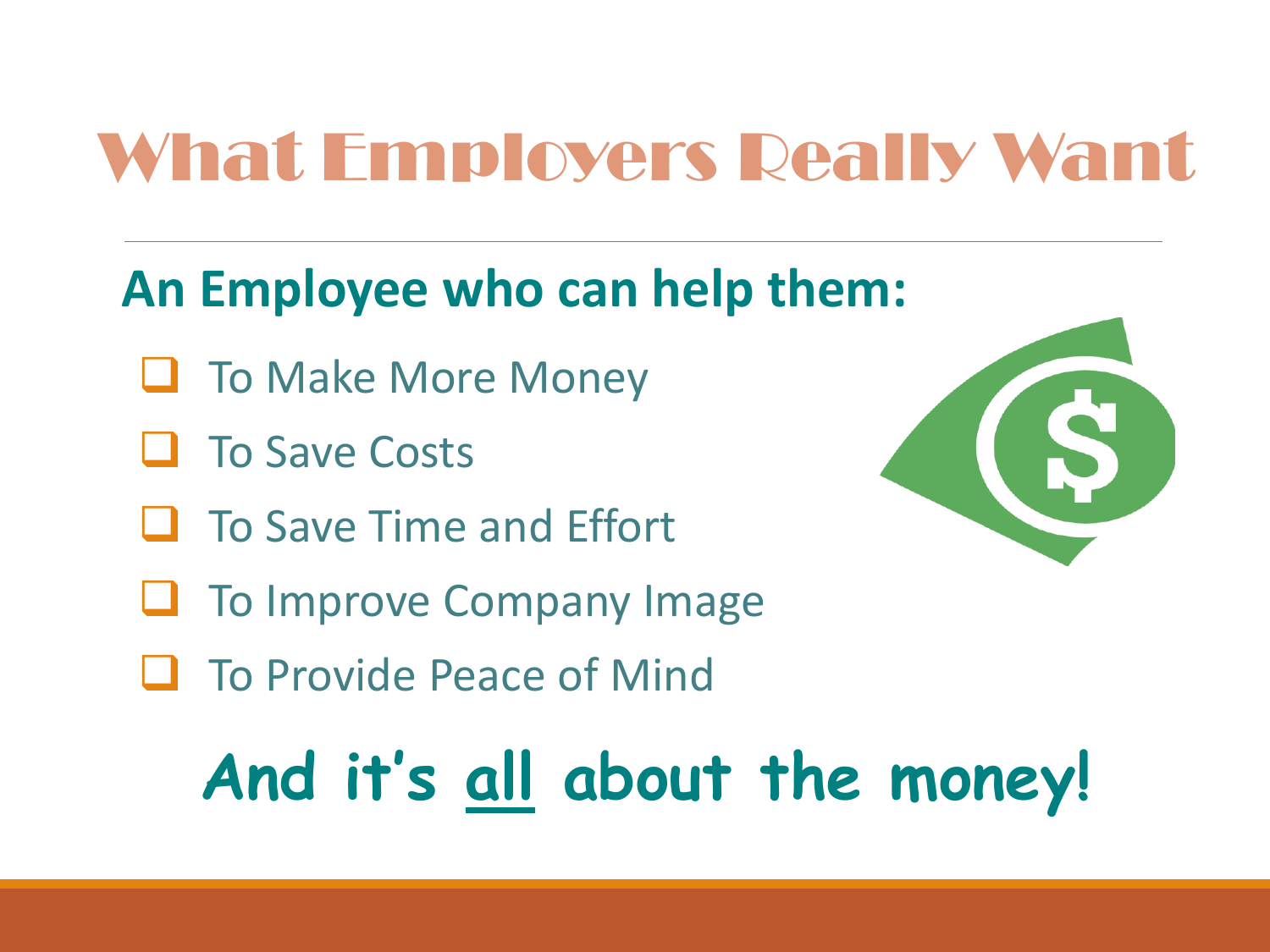#### Applicant Tracking Systems

- U Send the resume as a Word document or a PDF attachment
- Remember that employers are scanning resumes now and KEY WORDS are critical
- Each system may be different and some may not take a PDF – read directions (they often tell you the format they want)
- $\Box$  Specific skills should be in the resume several times to be noticed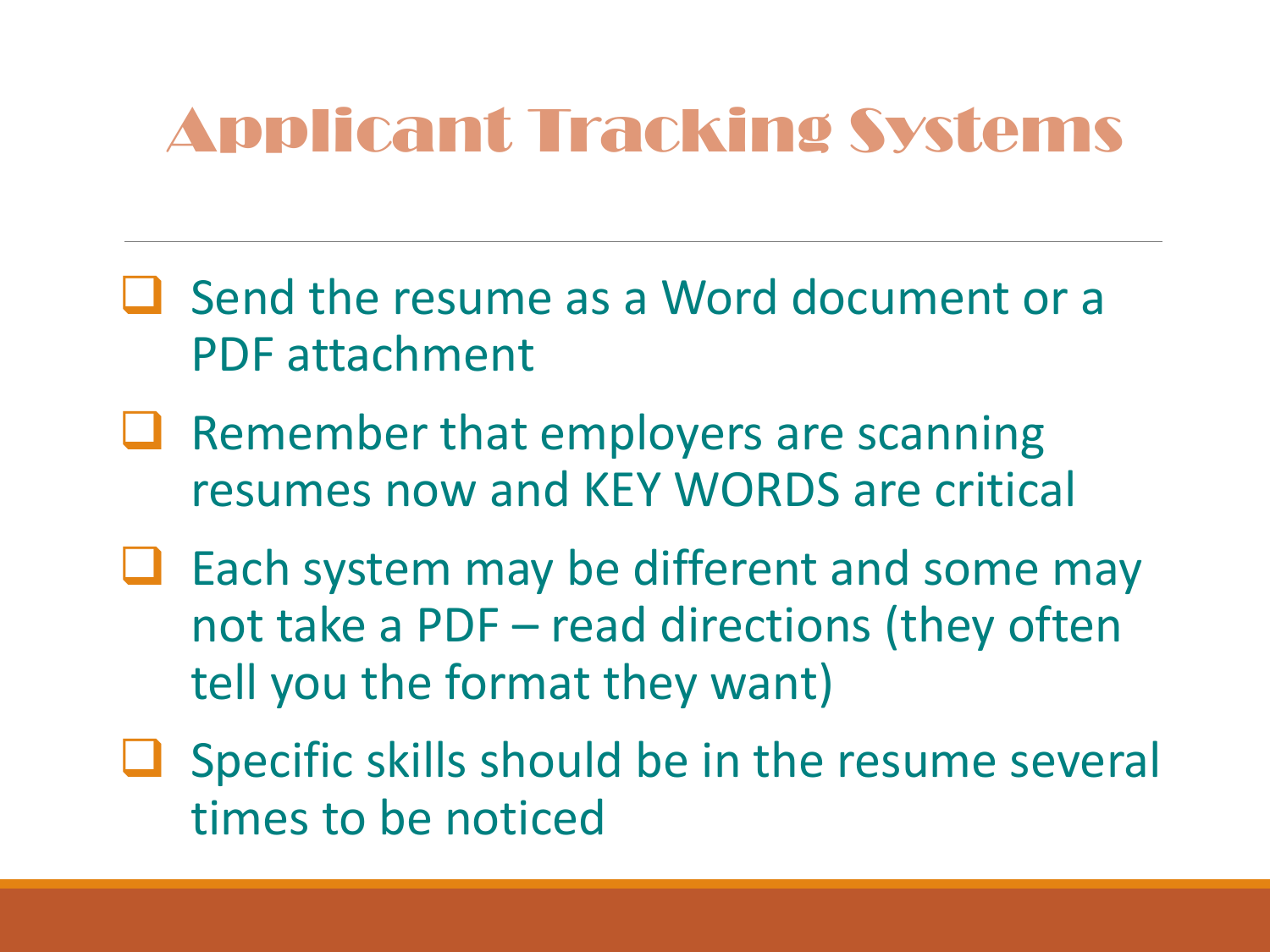# Important Resume Tips

- $\Box$  Lead with your strongest accomplishment statements related to the job
- Emphasize your skills and accomplishments
- Be clear and concise and consistent in format
- **Q** Make it neat and attractive
- **□** Proofread to remove typos, poor grammar, and spelling errors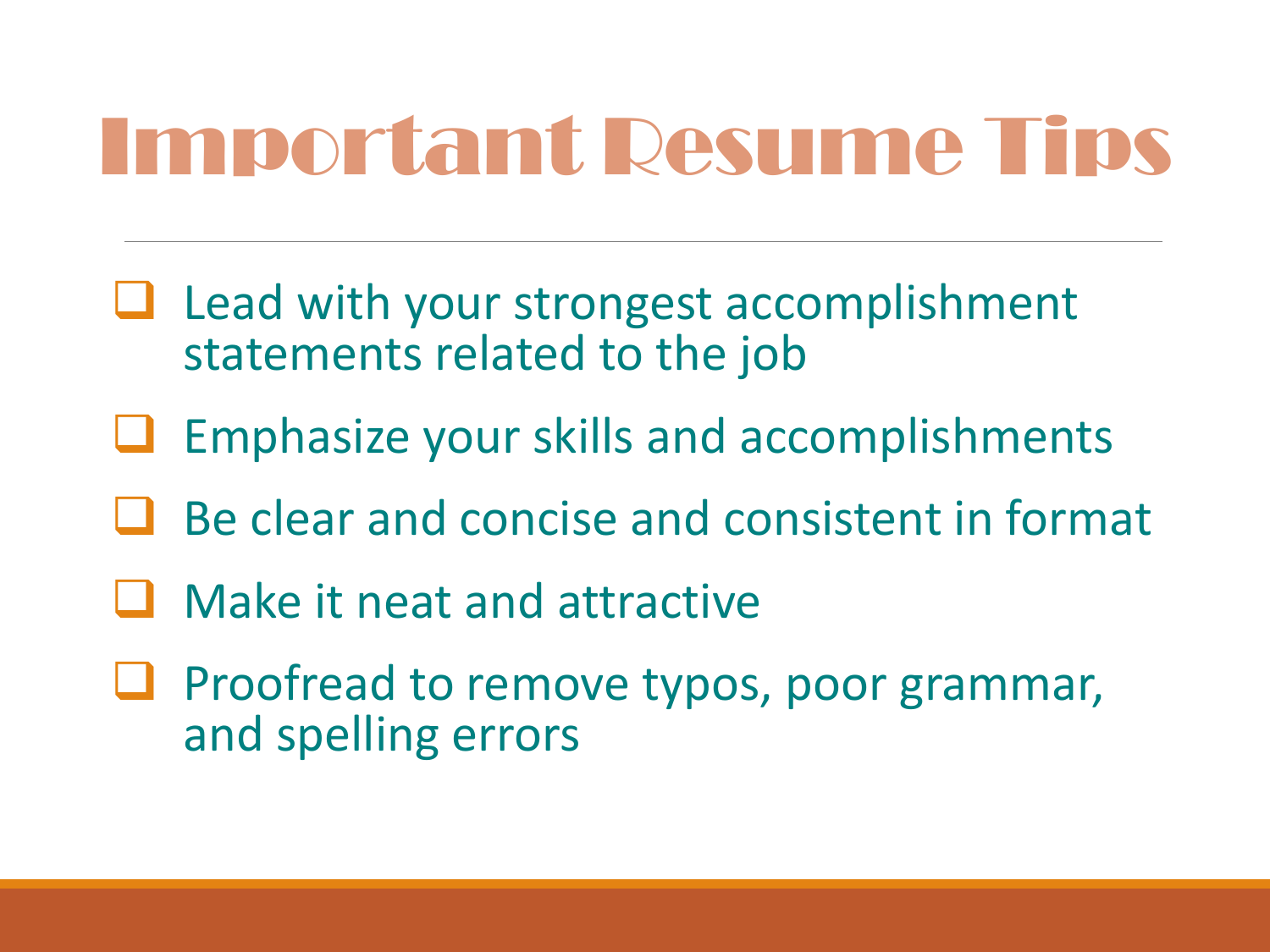# In Summary

- $\Box$  Sell yourself your resume is your sales brochure
- $\Box$  Use Key Words throughout
- Leave something to talk about in the interview
- Be alert and aware of Scanning and Tracking Systems
- $\Box$  Be ready to change the resume as needed to fit a specific job – TARGET